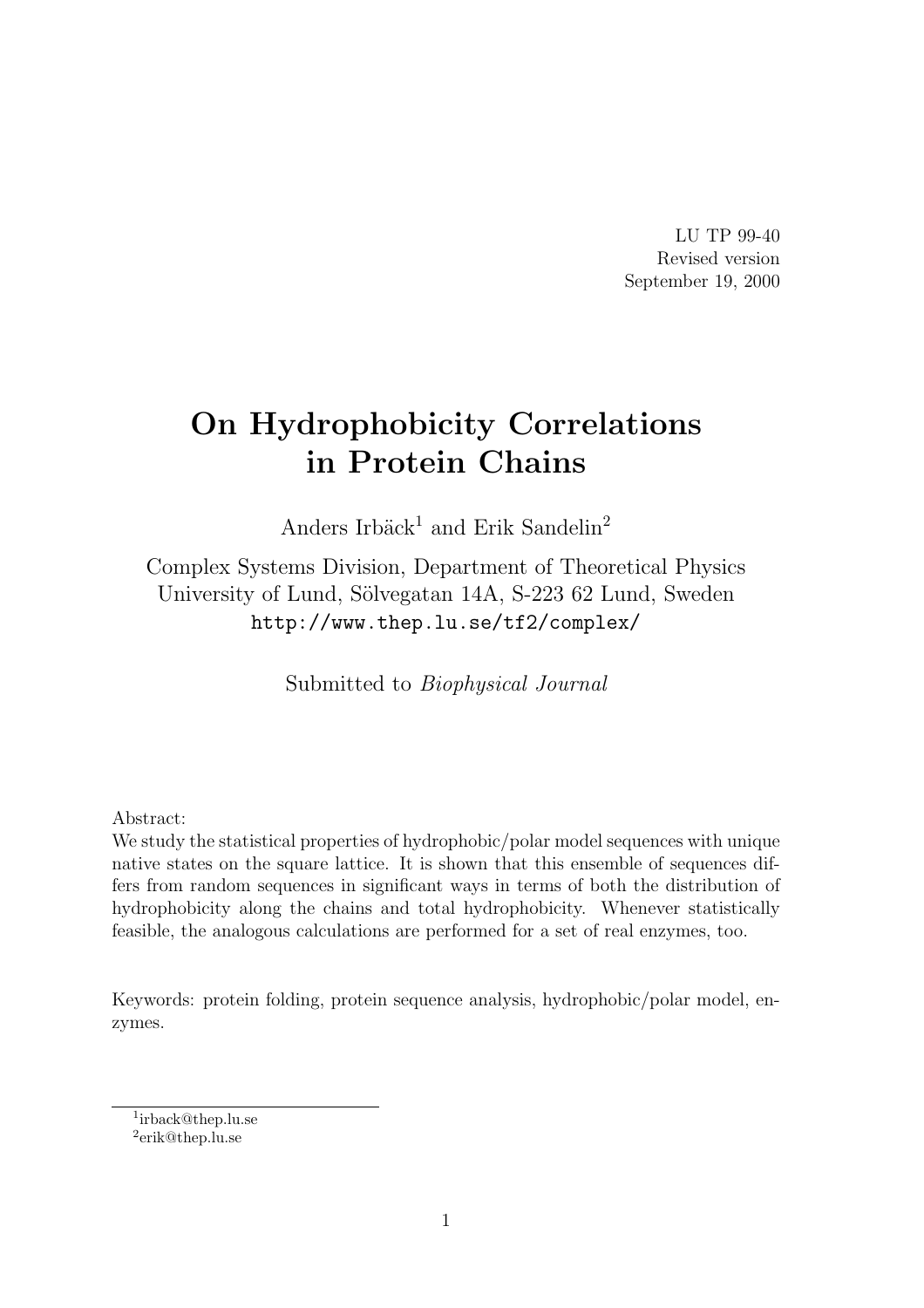# 1 Introduction

Functional protein sequences exhibit the ability to fold spontaneously into a unique native state (Creighton, 1993). A natural step in order to understand this crucial property is to compare good and bad folding sequences in simple models where conformational space can be properly explored. Most such studies have been directed toward identifying physical characteristics of good folders, and in this important area some progress has been made (Sali *et al.*, 1994; Bryngelson *et al.*, 1995; Klimov and Thirumalai, 1998; Nymeyer et al., 1998). In this paper we address the question of how good folders differ from random sequences in purely statistical terms. A related but different topic is how sequences that share the same (unique) native state are distributed in sequence space. This question and its evolutionary implications have recently attracted considerable attention (Li et al., 1996; Bornberg-Bauer, 1997; Govindarajan and Goldstein, 1997a,b; Bastolla et al., 1999; Broglia et al.; 1999; Bornberg-Bauer and Chan, 1999; Tiana et al., 2000).

In a recent study of a hydrophobic/polar off-lattice model, it was found that good folders tend to show negative hydrophobicity correlations along the chains (Irbäck et al., 1997). The analogous calculations gave, morevover, qualitatively similar results for a major class of real proteins, corresponding to typical total hydrophobicities (Irbäck *et al.*, 1996). On the other hand, the opposite behavior, positive hydrophobicity correlations, has been reported for a class of designed model sequences that display certain protein-like features (Khokhlov and Khalatur, 1998, 1999). These designed sequences are, for instance, not meant to have unique native states, so the different results do not represent a contradiction. However, it shows that sequence correlations in proteins is a delicate issue that requires a careful analysis.

The main goal of this paper is to test the robustness of the conclusion that good folding model sequences as well as functional proteins show negative hydrophobicity correlations. To this end we perform new calculations for both model and real sequences. The model we study is the minimal HP model on the square lattice (Lau and Dill, 1989; Dill et al., 1995). This choice makes it possible for us to improve significantly on the statistics in the previous study (Irbäck *et al.*, 1997), which was based on an off-lattice model. The real sequences studied are single-domain enzymes taken from the CATH protein structure classification database (Orengo et al., 1997), which we hope displays statistical properties representative of functional (globular) folding units. With this restriction on protein type, it turns out that the previous, somewhat artificial, restriction on total hydrophobicity (Irbäck et al., 1996) can be lifted.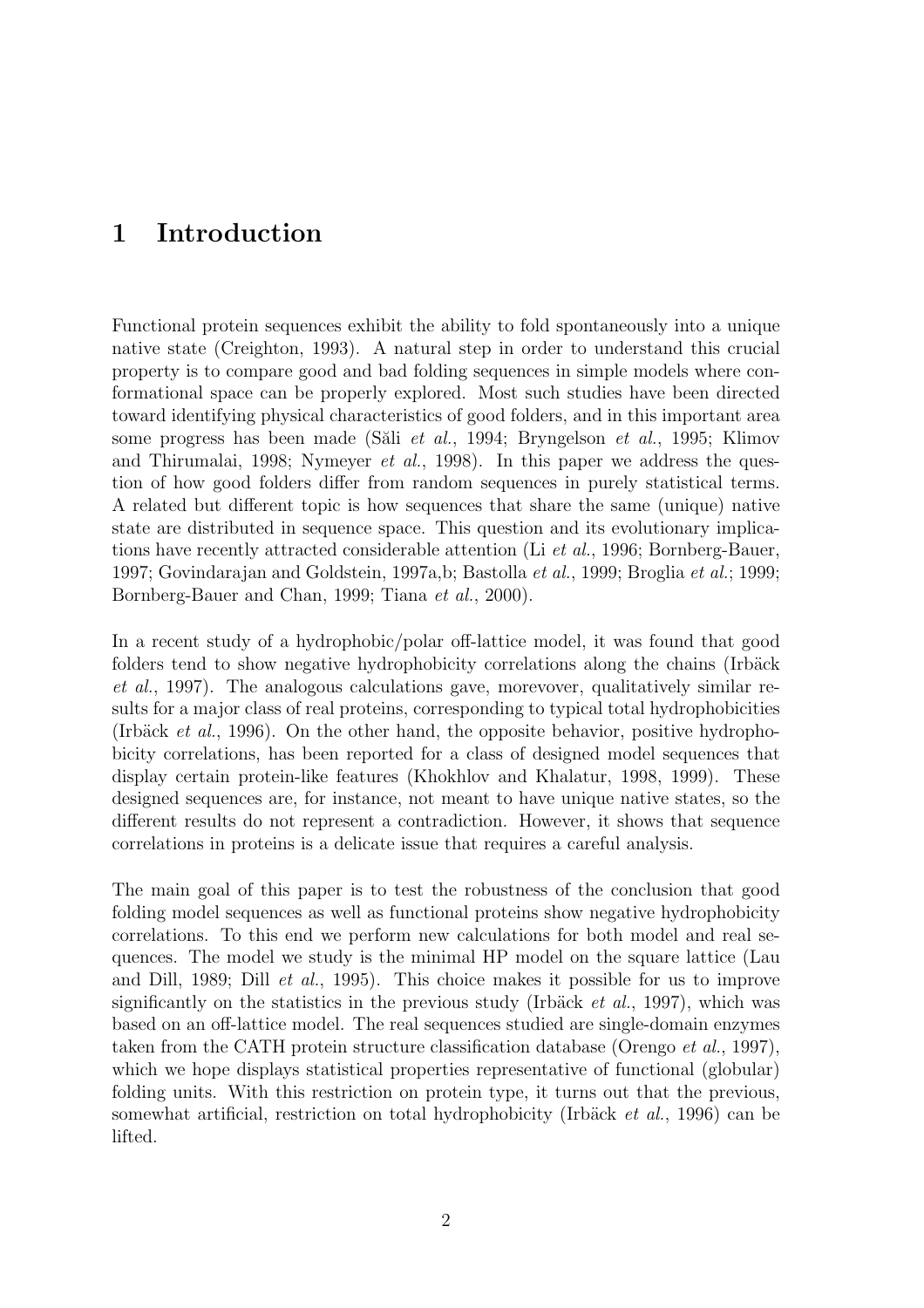# 2 Methods

### 2.1 Sequences

Let us first define the sequences studied. The real sequences studied are the 173 nonhomologous single domain enzymes found in the October 1998 release of the CATH database (Orengo et al., 1997). These sequences are transformed into binary hydrophobicity strings, by taking the six amino acids Leu, Ile, Val, Phe, Met, and Trp as hydrophobic ( $\sigma_i = 1$ ) and the others as hydrophilic ( $\sigma_i = -1$ ). This choice is somewhat arbitrary. Therefore, we also tried a 20-valued hydrophobicity scale, which did not affect any of the conclusions below. In CATH, the most general level of classification is denoted "class" and describes the relative content of  $\alpha$  helices and  $\beta$ sheets. Below, the class dependence of our results is checked by separate calculations for each of the three major classes: mainly  $\alpha$ , mainly  $\beta$ , and  $\alpha\beta$ . A fourth class, low secondary structure content, exists but it is not considered separately, as only 3 of the 173 sequences belong to it. In our calculations we also divide the sequences into extracellular and intracellular ones. Following Martin et al. (1998), we take the presence of a disulphide bridge as an indicator of extracellular location. The number of enzymes in the different subsets studied can be found in Table 3 below.

The model we use is the minimal two-dimensional HP model (Lau and Dill, 1989), whose behavior is known in quite some detail (Dill  $et al., 1995$ ). It contains only two types of amino acids, H (hydrophobic,  $\sigma_i = 1$ ) and P (polar,  $\sigma_i = -1$ ), and the chain conformation is represented as a self-avoiding walk on a lattice. The formation of a hydrophobic core is favored by defining the energy as minus the number of HH pairs that are nearest neighbors on the lattice but not along the chain. On the square lattice, it turns out that this simple choice of energy function is sufficient in order to get a significant number of sequences with unique ground states (Chan and Dill, 1994; Irbäck and Sandelin, 1998); complete enumeration of all possible sequences and structures shows that the fraction of such sequences is roughly 2% for  $N \leq 18$ . Throughout this paper we consider all HP sequences that have unique ground states as good folding sequences. Also central is that the sequences are able to fold fast into their native states, a requirement that we ignore. This is a reasonable simplification because the sequences are short and because almost all have the same energy gap between ground state and next lowest level.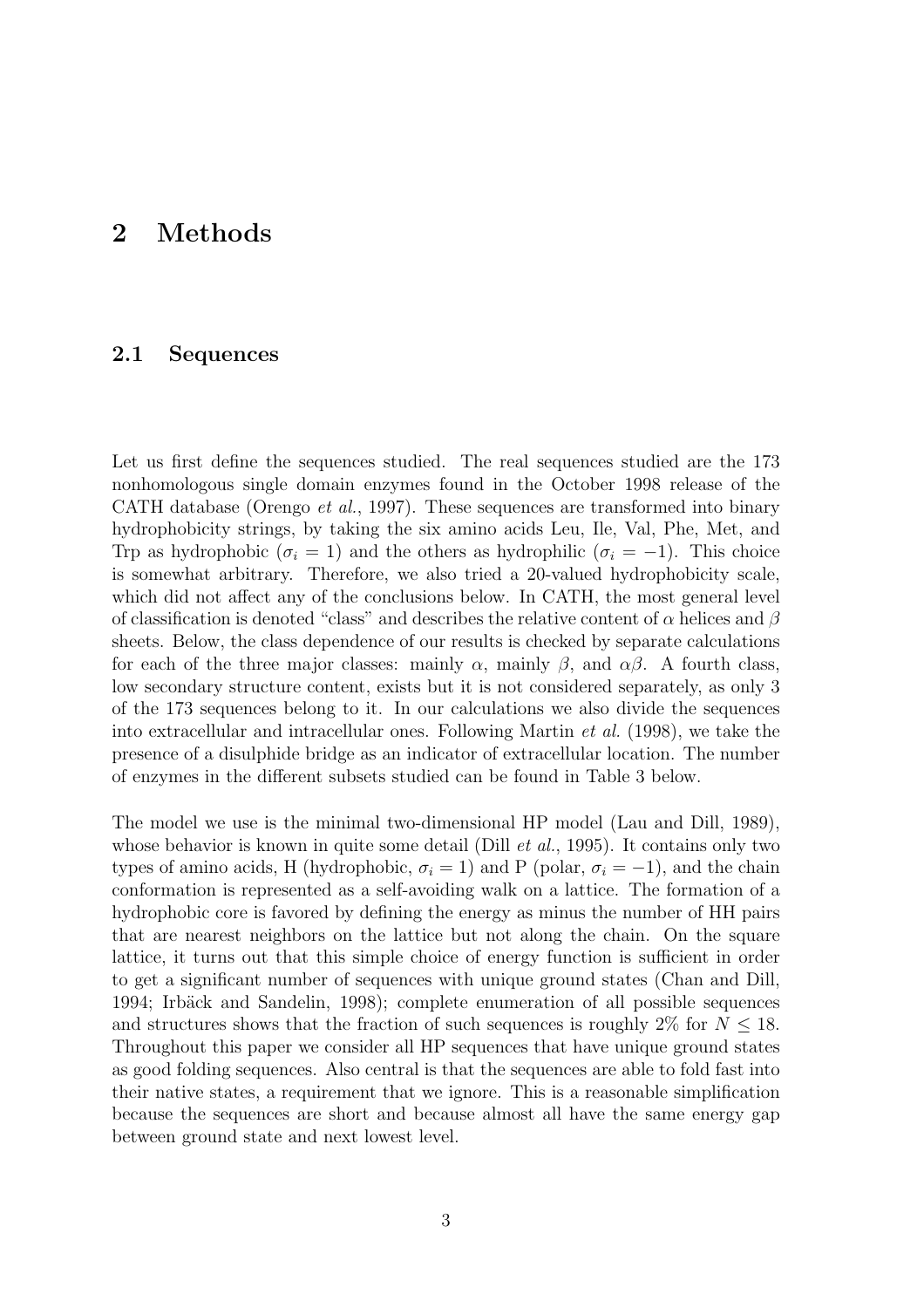### 2.2 Sequence Correlations

Our statistical analysis of hydrophobicity strings can be divided into two parts. The first part deals with the distribution of hydrophobicity along the chains; how does a "good" sequence with length  $N$  and total hydrophobicity

$$
M = \sum_{i=1}^{N} \sigma_i \tag{1}
$$

differ from a typical sequence with the same N and  $M$ ? This question can be addressed by monitoring variables such as the number of hydrophobic and hydrophilic clumps along the chain (White and Jacobs, 1990), Fourier amplitudes (Irbäck  $et al.$ , 1996), or random walk (Brownian bridge) representations (Pande et al., 1994). In this paper we work with block variables, a widely used technique that has proven useful in studies of DNA sequences (Peng  $et \ al.,\ 1992$ ) as well as proteins (Irbäck et al., 1996).

In addition to the distribution of hydrophobicity along the chains, we also study the distribution of the total hydrophobicity M. This analysis relies entirely on comparisons between observed sequences, which makes it statistically more difficult, especially for the real sequences with varying N.

#### 2.2.1 The Blocking Method

In this method, for a given size  $s$ , the sequence is divided into blocks each consisting of s consecutive  $\sigma_i$  along the chain. The block variable  $\sigma_k^{(s)}$  $\binom{s}{k}$  is then defined as the sum of the s  $\sigma_i$  values in block  $k$   $(k = 1, \ldots, N/s)$ . A useful quantity is the mean-square fluctuation

$$
\psi^{(s)} = \frac{s}{N} \sum_{k=1}^{N/s} \psi_k^{(s)} \qquad \psi_k^{(s)} = \frac{1}{K} \left( \sigma_k^{(s)} - sM/N \right)^2 \tag{2}
$$

where we choose the normalization factor

$$
K = \frac{N^2 - M^2}{N^2 - N} (1 - s/N). \tag{3}
$$

With this choice, the average of  $\psi^{(s)}$  over all possible sequences with given N and M takes the simple form (Irbäck  $et \ al.$ , 1996)

$$
\langle \psi^{(s)} \rangle_{N,M} = s \,, \tag{4}
$$

independent of N and M.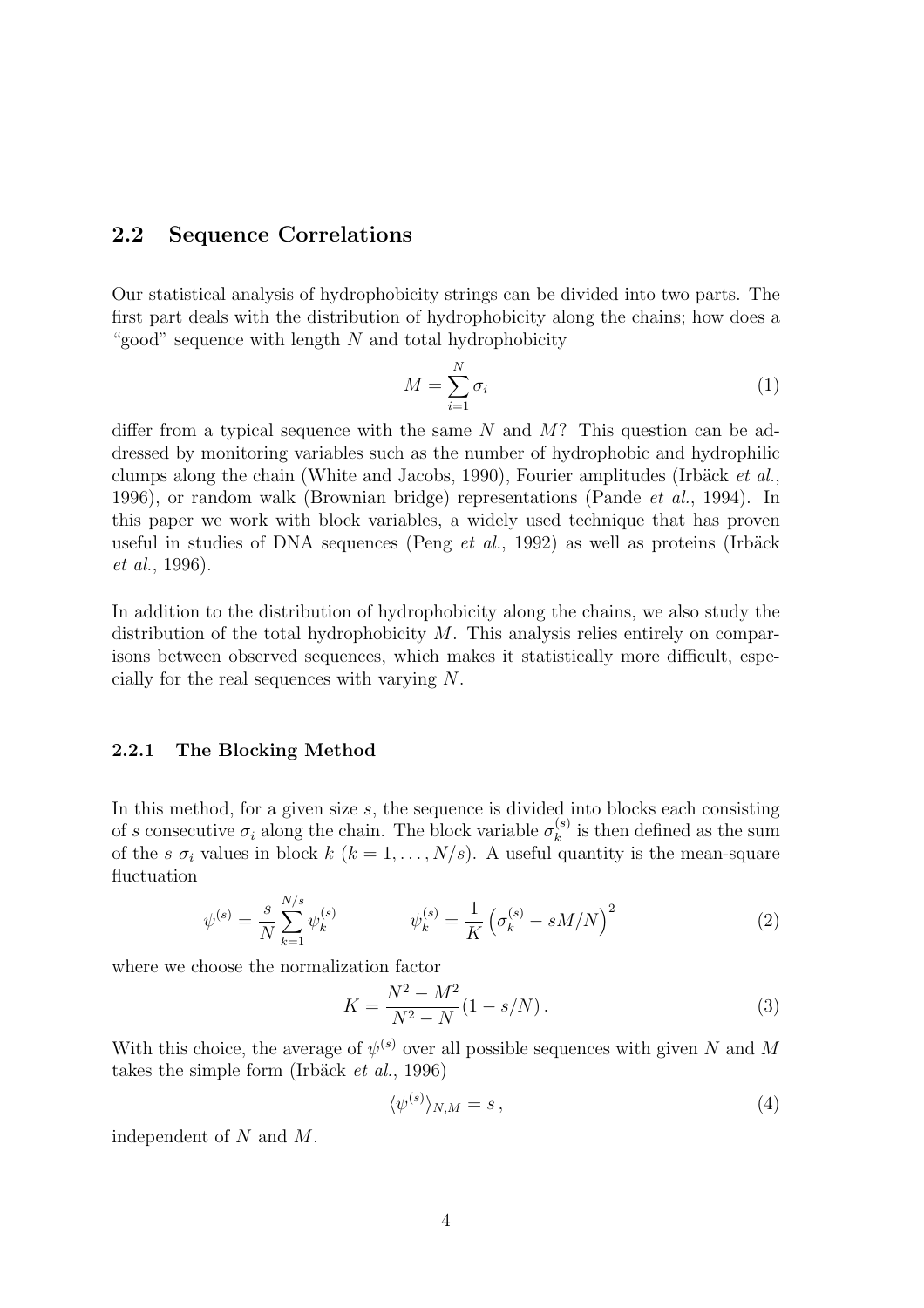#### 2.2.2 The Distribution of Total Hydrophobicity

We study the M distribution for different fixed N, focusing on the mean  $\langle M \rangle_N$  (the subscript indicates fixed  $N$ ) and the normalized variance

$$
\chi = \frac{1}{N} \left\langle \left( M - \langle M \rangle_N \right)^2 \right\rangle_N. \tag{5}
$$

It is easily verified that

$$
\chi = \frac{4}{N} \sum_{i=1}^{N} h_i (1 - h_i) + \frac{1}{N} \sum_{i \neq j} c_{ij}, \qquad (6)
$$

where  $h_i = (1+\langle \sigma_i \rangle_N)/2$  denotes the fraction of sequences that have  $\sigma_i = 1$ , and  $c_{ij} =$  $\langle \sigma_i \sigma_j \rangle_N - \langle \sigma_i \rangle_N \langle \sigma_j \rangle_N$  is the  $\sigma_i$ ,  $\sigma_j$  correlation. So, if the  $\sigma_i$  values are uncorrelated, then

$$
\chi = \chi_1 \equiv \frac{4}{N} \sum_{i=1}^{N} h_i (1 - h_i), \qquad (7)
$$

which becomes

$$
\chi = \chi_0 \equiv 4h(1-h) \tag{8}
$$

in case the hydrophobicity profile  $\{h_i\}$  is flat with  $h_i = h$  for all i. Below these two predictions are tested for the model sequences.

Unfortunately, our set of enzymes cannot be analyzed this way, due to limited statistics. However, as we will see, it turns out that the data for the mean  $\langle M \rangle_N$  can be approximately described by a simple linear relation,  $\langle M \rangle_N \approx \bar{M} = (2\bar{h} - 1)N$ . As an effective measure of the fluctuations in  $M$ , we therefore consider

$$
\bar{\chi} = \left\langle \left(\frac{M - \bar{M}}{N^{1/2}}\right)^2 \right\rangle, \tag{9}
$$

where the average now is over all sequences, irrespective of N. If the  $\sigma_i$  values, for each N, were uncorrelated with identical  $h_i = \overline{h}$ , then we would have

$$
\bar{\chi} = \bar{\chi}_0 \equiv 4\bar{h}(1 - \bar{h}).\tag{10}
$$

Let us finally stress that  $\psi^{(s)}$  and  $\chi$  are fundamentally different measurements. In the blocking method individual sequences are compared to random sequences with the same N and M. Hence,  $\psi^{(s)}$  provides direct information on the distribution of  $\sigma_i = \pm 1$  along the chains. This is not true for  $\chi$  and the correlation  $c_{ij}$ . This correlation is not necessarily physical. The behavior of the analogue of  $c_{ij}$  in the ordered phase of an Ising magnet provides an illustration of this. In this case,  $c_{ij}$ does not vanish at large distance, although the physical correlation length is finite.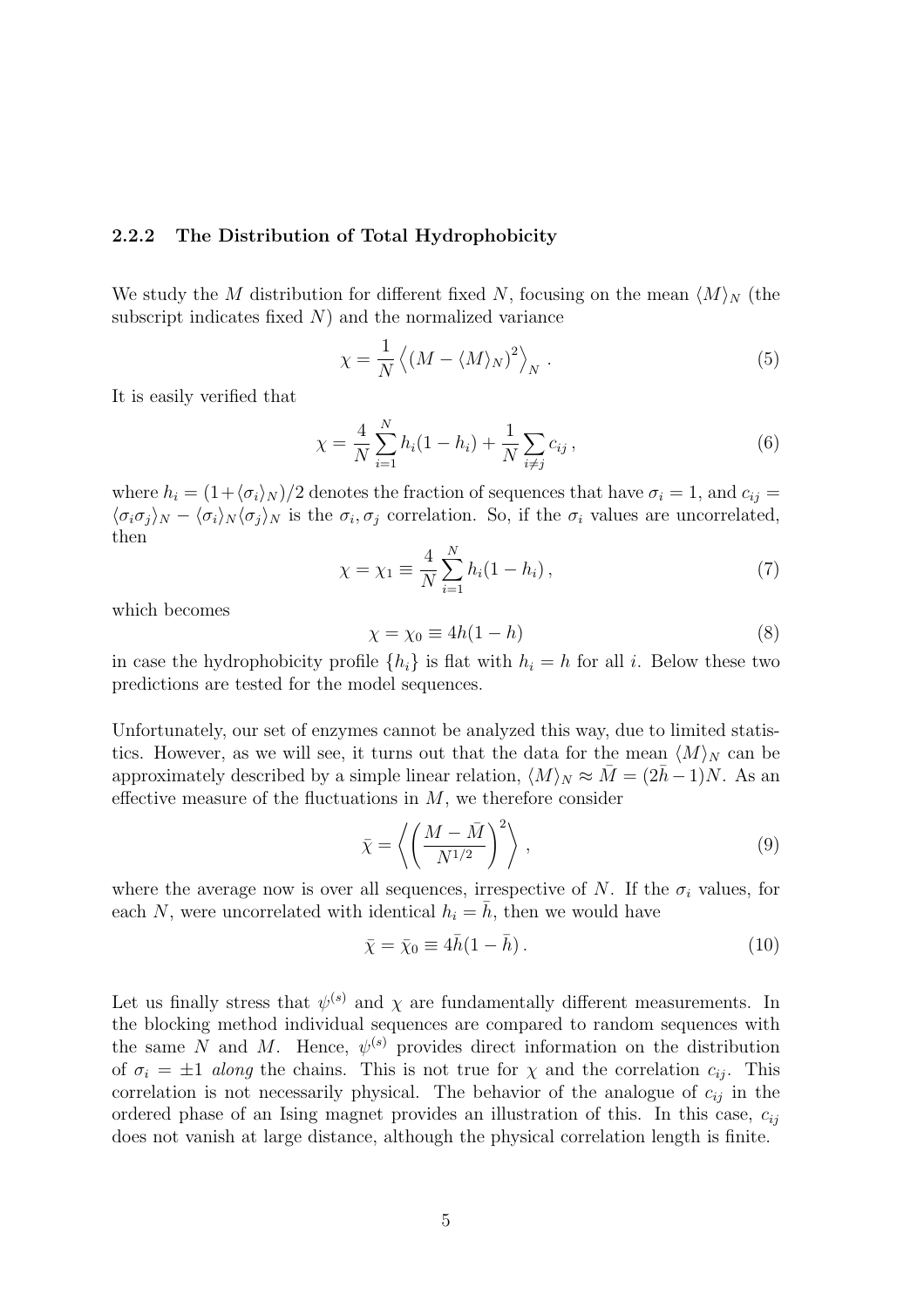# 2.3 Individual Structures

As mentioned in the introduction, several recent model studies have addressed the question of how sequences that fold to the same native state are related. In particular, using an HP-like model with compact structures only, Li et al. (1996) found that structure-preserving mutations tend to be largely independent for highly designable structures. To see whether this behavior is consistent with our analysis, we perform two measurements for different fixed structures, too.

Consider a given structure r, and let  $\{h_i^{(r)}\}$  be the corresponding hydrophobicity profile  $(h_i^{(r)}$  $i^{(r)}$  is the probability that  $\sigma_i = 1$ ). The first quantity we calculate is

$$
\Delta \chi^{(r)} = \chi^{(r)} - \frac{4}{N} \sum_{i=1}^{N} h_i^{(r)} (1 - h_i^{(r)}), \qquad (11)
$$

where  $\chi^{(r)}$  is defined as  $\chi$  in Eq. 5 but for fixed structure.  $\Delta \chi^{(r)}$  measures the average  $\sigma_i, \sigma_j$  correlation for fixed structure (see Eq. 6). The second quantity is the entropy

$$
S = -\sum_{i=1}^{N} \left[ h_i^{(r)} \ln h_i^{(r)} + \left( 1 - h_i^{(r)} \right) \ln \left( 1 - h_i^{(r)} \right) \right]
$$
(12)

for a system of independent  $\sigma_i$  with hydrophobicity profile  $\{h_i^{(r)}\}$ . If the  $\sigma_i$  values are approximately independent, then  $e^{S}$  provides an order-of-magnitude estimate of the actual number of sequences,  $N_r$ . If this is not the case, then  $e^S$  overestimates  $N_r$ .

# 3 Results

In this section we present the results of our analyses of the mean-square block fluctuations  $\psi^{(s)}$  and the distribution of total hydrophobicity, M, for model and real sequences. We end the section with some comments on our model results and related studies of similar models.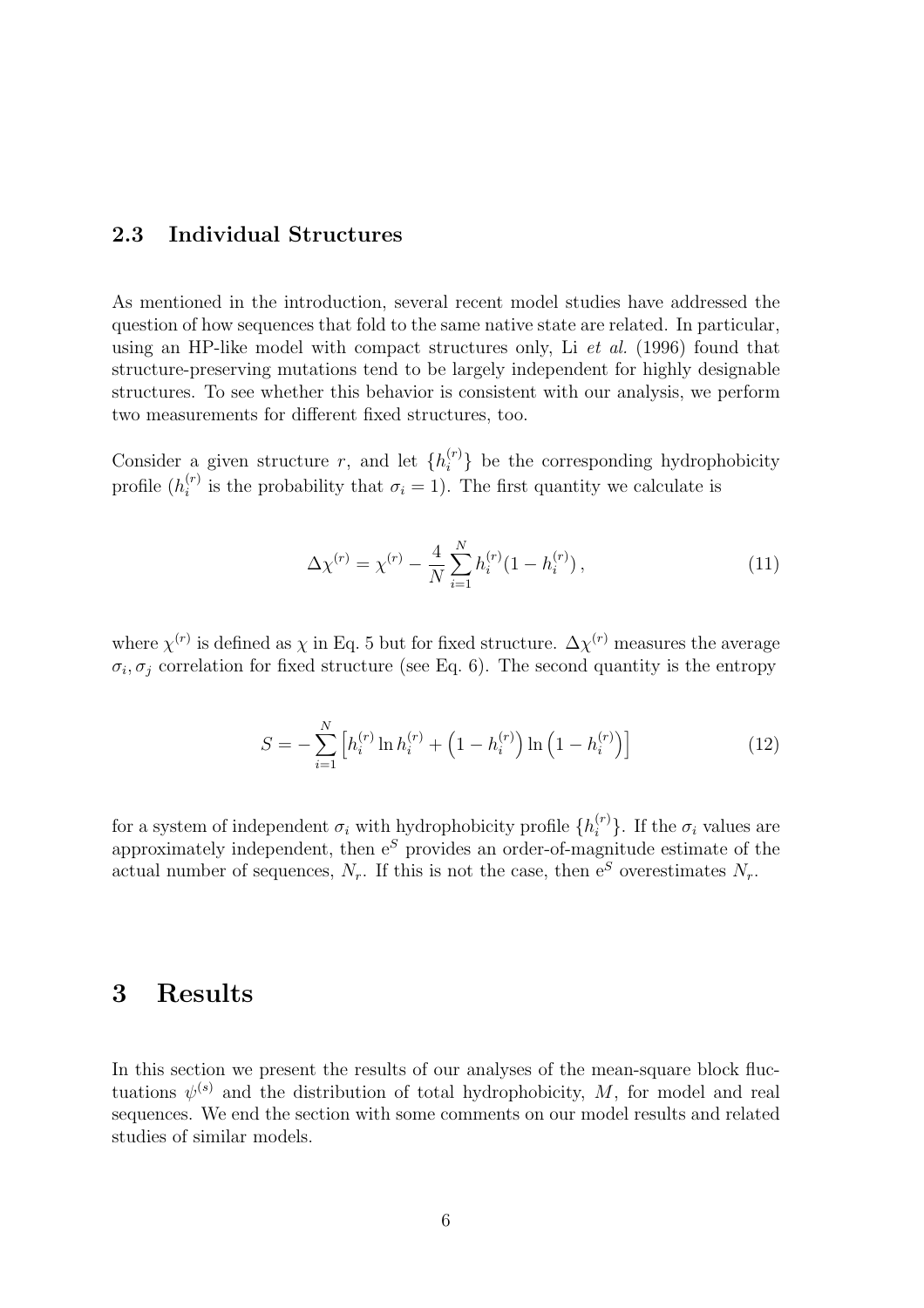|  | $h_3$ $h_4$ $h_5$ $h_6$ $h_7$ $h_8$ $h_9$                               |  |  |  |
|--|-------------------------------------------------------------------------|--|--|--|
|  | $0.794$ $0.642$ $0.467$ $0.456$ $0.553$ $0.498$ $0.526$ $0.479$ $0.523$ |  |  |  |

Table 1: Hydrophobicity profile  $\{h_i\}$  for good  $N = 18$  sequences in the HP model. By symmetry,  $h_i = h_{19-i}$ .



Figure 1: The mean-square block fluctuation  $\psi^{(s)}$  against block size s for good  $N = 18$ sequences in the HP model. Shown are results both for the full sequences  $(+)$  and for the subsequences consisting of the central 14 amino acids  $(\times)$ . The straight line represents random sequences; see Eq. 4.

### 3.1 The Blocking Method

#### 3.1.1 Model Sequences

In our block variable analysis of HP sequences, we consider the 6349  $N = 18$  sequences that have unique native states, which can be obtained by exhaustive enumeration (Chan and Dill, 1994). The results are compared to expected values for random sequences, as described in Sec. 2.2.1. This comparison makes sense only if the hydrophobicity profile  $\{h_i\}$  is uniform. From Table 1 it can be seen that  $h_i$  is approximately constant in the mid part but increases towards the ends. As a check, we therefore calculate the mean-square block fluctuation  $\psi^{(s)}$  in two ways for each sequence: first, for the full sequence; and second, after elimination of two amino acids at each end. Figure 1 shows the results of both these calculations. We see that the average  $\psi^{(s)}$  is smaller than for random sequences, irrespective of whether the endpoints are included or not. The conclusion that  $\psi^{(s)}$ , on average, is suppressed for good sequences is in perfect agreement with earlier results for a different model (Irb¨ack et al., 1996, 1997).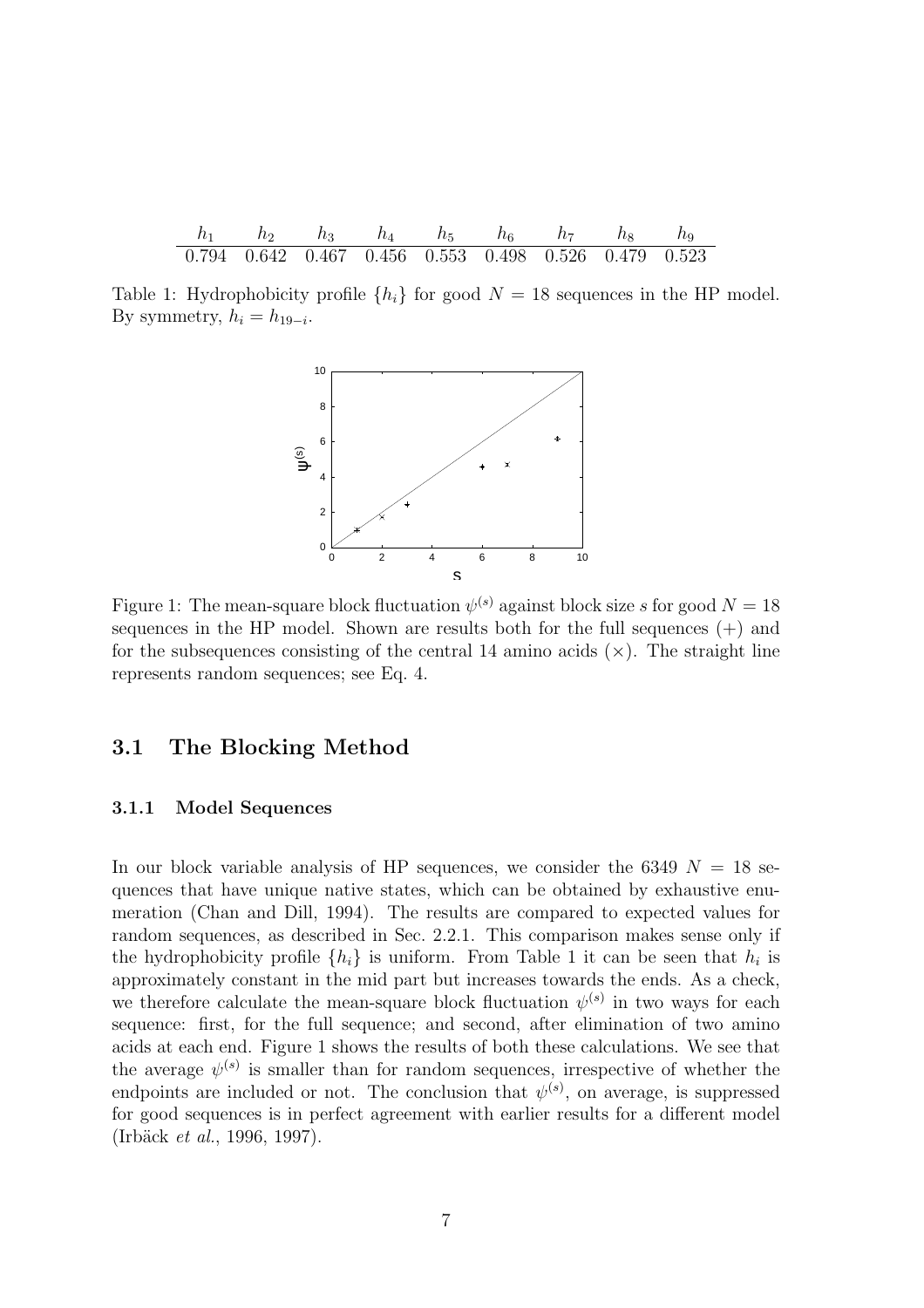

Figure 2: (a) Hydrophobicity profile  $h(\xi)$  for the enzymes. The horizontal line indicates the mean  $\bar{h} \approx 0.29$ . (b)  $\psi_k^{(4)}$  $\kappa^{(4)}$  as a function of  $\xi$  for the enzymes. The horizontal line represents random sequences.

#### 3.1.2 Enzymes

We now repeat essentially the same analysis for the enzymes. The only difference is that, because N is not fixed, the hydrophobicity profile  $h(\xi)$  is taken to be a function of the relative position  $\xi$  along the chains. To calculate  $h(\xi)$ , we divide the interval in  $\xi$  from 0 (N end) to 1 (C end) into 100 bins. The results obtained are shown in Fig. 2a. We see that  $h(\xi)$  is approximately constant throughout the interval  $0 \leq \xi \leq 1$ .

In an earlier block analysis of functional protein sequences (Irbäck et al., 1996), in which there was no restriction on protein type, the ends were found to display a different behavior than the rest of the sequences, and therefore they were removed from the analysis. To check if this is true for the present data set, we calculate the average of  $\psi_k^{(\check{4})}$ <sup>(4)</sup> (see Eq. 2) as a function of  $\xi$ , using 25 bins in  $\xi$ . The results are shown in Fig. 2b. Although the uncertainties are somewhat large, there is no sign of the ends behaving differently.

Given these two findings, we calculate the block fluctuations using the full sequences, without any elimination of amino acids at the ends.

In Fig. 3 we show the average  $\psi^{(s)}$  against block size s for the 173 enzymes. Also shown are the results obtained for five different subsets of these sequences (see Sec. 2.1). We see that the results are similar in the different cases, and that  $\psi^{(s)}$  is smaller than for random sequences. Qualitatively, the behavior is similar to that found for the model sequences.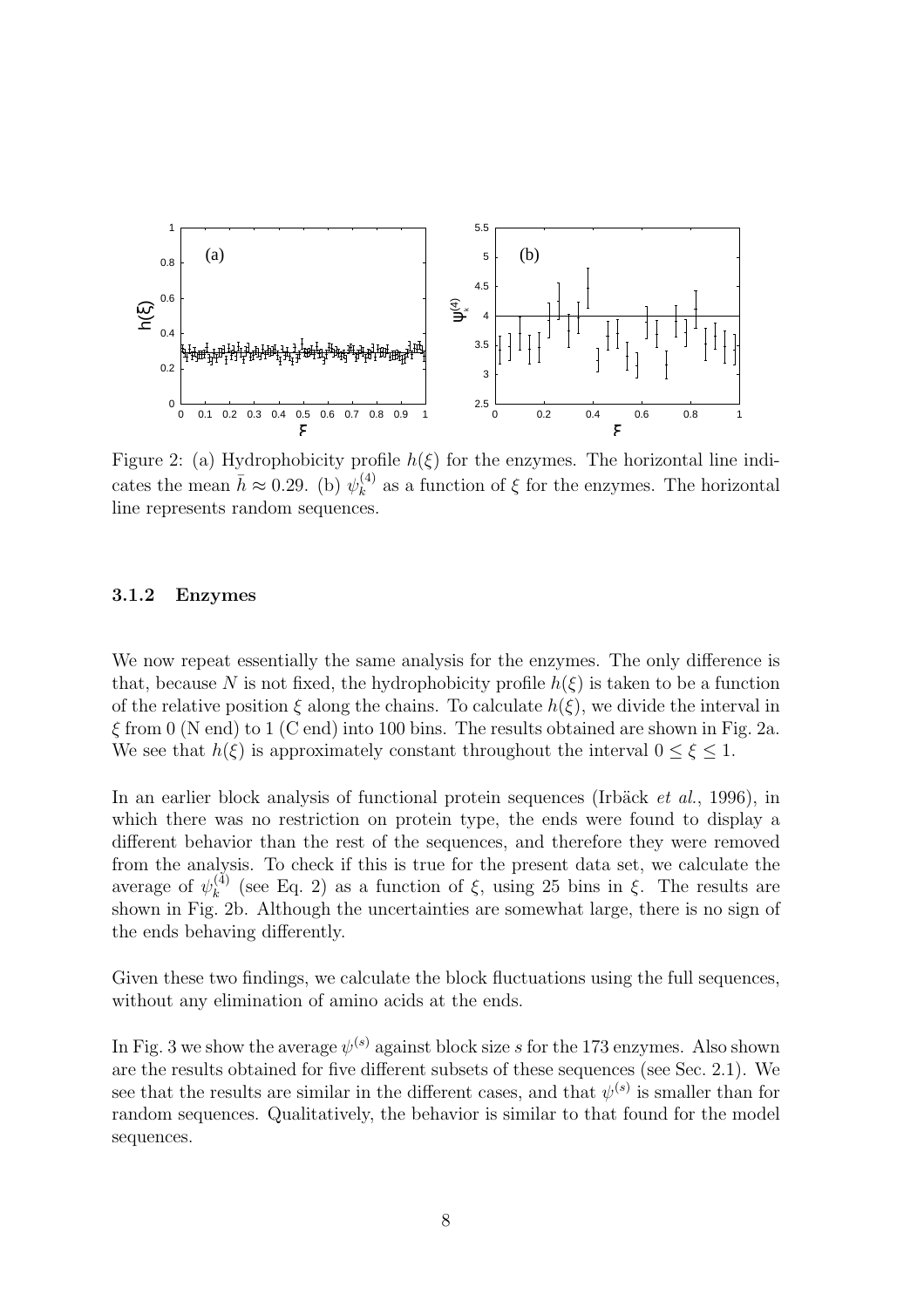

Figure 3: The mean-square block fluctuation  $\psi^{(s)}$  against block size s for different groups of enzymes. (a) All sequences (data points connected by dashed line) and intracellular  $(IC)/extrac{ellular}$  (EC) sequences. (b) Division of the sequences into three structural classes: mainly  $\alpha$ , mainly  $\beta$ , and  $\alpha\beta$ . The straight lines represent random sequences.

In this analysis we have chosen to focus on  $\psi^{(s)}$ . Similar deviations from randomness are expected in other quantities such as the number of hydrophobic/hydrophilic clumps along the chain. The number of clumps tends to be large when  $\psi^{(s)}$  is small  $(Irbäck et al., 1997).$ 

# 3.2 The Distribution of Total Hydrophobicity

#### 3.2.1 Model Sequences

We now turn to the distribution of the total hydrophobicity  $M$ . Table 2 shows  $h = (1 + \langle M \rangle_N /N)/2$  and the normalized variance  $\chi$  (see Eq. 5) for good HP sequences for  $N = 12, \ldots, 18$ . Also shown in this table are the two predictions  $\chi_0$  and  $\chi_1$  defined in Sec. 2.2.2, and a prediction  $\chi_2$  that will be explained below. Note that h depends quite weakly on N. This implies that the fraction of hydrophobic amino acids, unlike the core to surface ratio of compact chains, does not increase with  $N$ . Of course, it would be interesting to see whether this trend persists for much larger N.

From Table 2 we see that  $\chi$  is smaller than  $\chi_0$ , which implies that the  $\sigma_i$  values are not both uncorrelated and uniformly distributed. Comparing to  $\chi_1$  shows that the major part of this difference is due to correlations rather than non-uniformity. The fact that  $\chi < \chi_1$  means that the average  $c_{ij}$   $(i \neq j)$  is negative.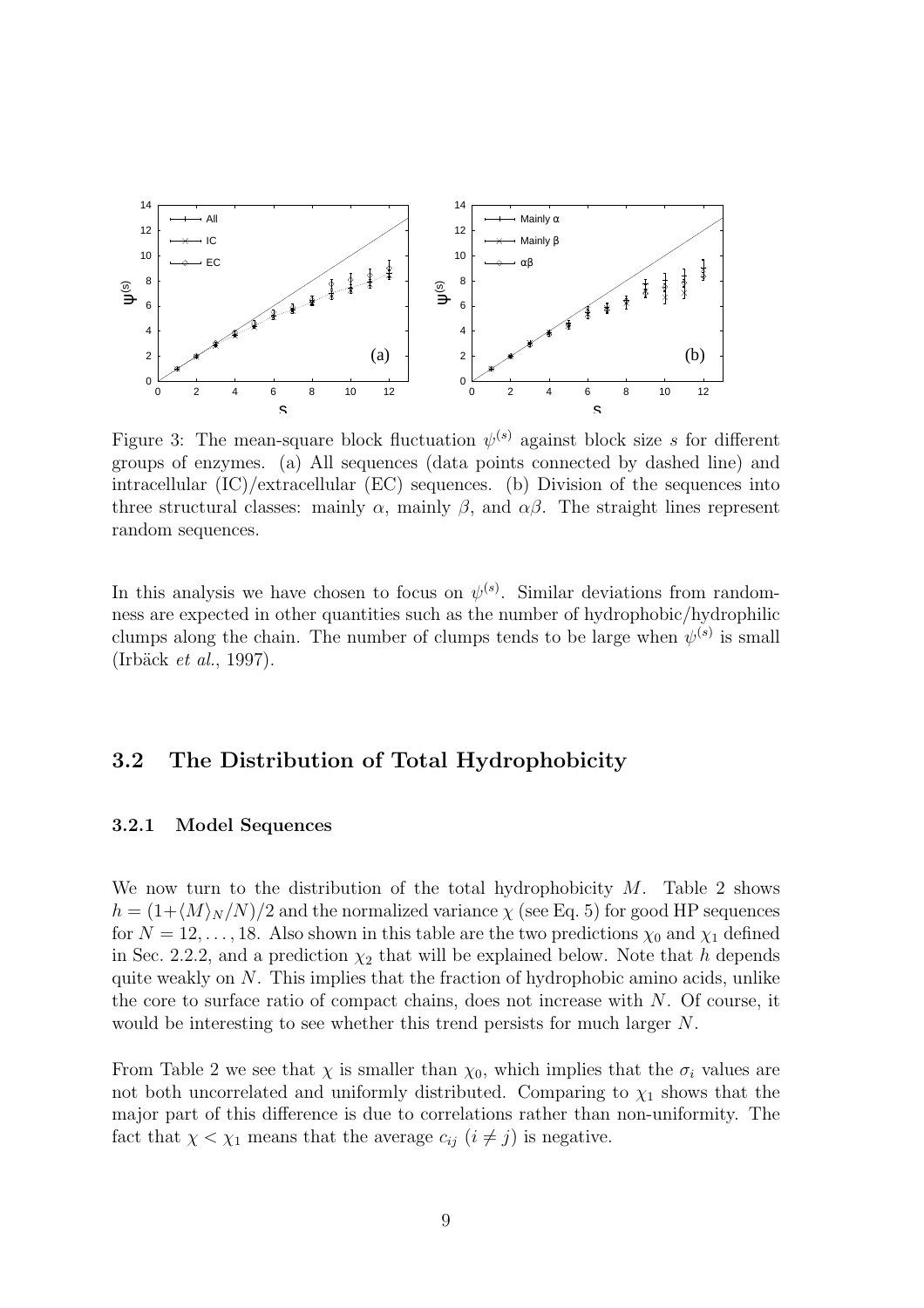| N  | $\hbar$ | $\chi$            | $\chi_0$ | $\chi_1$ | $\chi_2$ |
|----|---------|-------------------|----------|----------|----------|
| 12 |         | 0.527 0.577 0.997 |          | 0.913    | 0.589    |
| 13 | 0.507   | 0.550             | 1.000    | 0.937    | 0.553    |
| 14 | 0.519   | 0.684             | 0.999    | 0.924    | 0.688    |
| 15 | 0.556   | 0.594             | 0.987    | 0.959    | 0.593    |
| 16 | 0.542   | 0.687             | 0.993    | 0.936    | 0.663    |
| 17 | 0.555   | 0.695             | 0.988    | 0.961    | 0.639    |
| 18 | 0.548   | 0.718             | 0.991    | 0.949    | 0.646    |

Table 2:  $h = (1 + \langle M \rangle_N / N )/2$  and the normalized variance  $\chi$  of M for good HP sequences for different N. Also shown are the three predictions  $\chi_0$  (see Eq. 8),  $\chi_1$ (Eq. 7) and  $\chi_2$  (see Sec. 3.3).

The two measurements h and  $\chi$  are, of course, not enough to fully characterize the distribution of good sequences. To get an idea of how much information they provide, we may compare to the one-dimensional Ising distribution

$$
P(\sigma) \propto \exp\left(K_1 \sum_i \sigma_i \sigma_{i+1} + K_2 \sum_i \sigma_i\right) \ . \tag{13}
$$

The measured values of h and  $\chi$  for good  $N = 18$  sequences can be reproduced by choosing  $K_1 \approx -0.16$  and  $K_2 \approx 0.13$ . For these parameters it turns out that  $e^{S} \approx 1.9 \times 10^{5}$ , S being the entropy, which means that the effective number of sequences contained in  $P(\sigma)$  is considerably larger than the number of good  $N = 18$ sequences, 6349.

#### 3.2.2 Enzymes

To study the N dependence of the total hydrophobicity  $M$  for the enzymes, we divide the data set into groups corresponding to different intervals in  $N$ . Figure 4 shows the average M for these groups against N. We see that the N dependence is approximately linear. Although the uncertainties are difficult to estimate, it is interesting to note that the behavior is in perfect agreement with the model results.

Next we calculate  $\bar{\chi}$  in Eq. 9, using  $\bar{M} = N(2\bar{h}-1)$  and  $\bar{h} = 0.29$ , as obtained from a fit to the data in Fig. 4. Table 3 shows  $\bar{\chi}$  for all sequences and for the different subgroups described in Sec. 2.1. We see that  $\bar{\chi}$  for all sequences is larger than predicted by Eq. 10, which contrasts sharply with the model results above. We also note that there seems to be a strong dependence on group. In particular there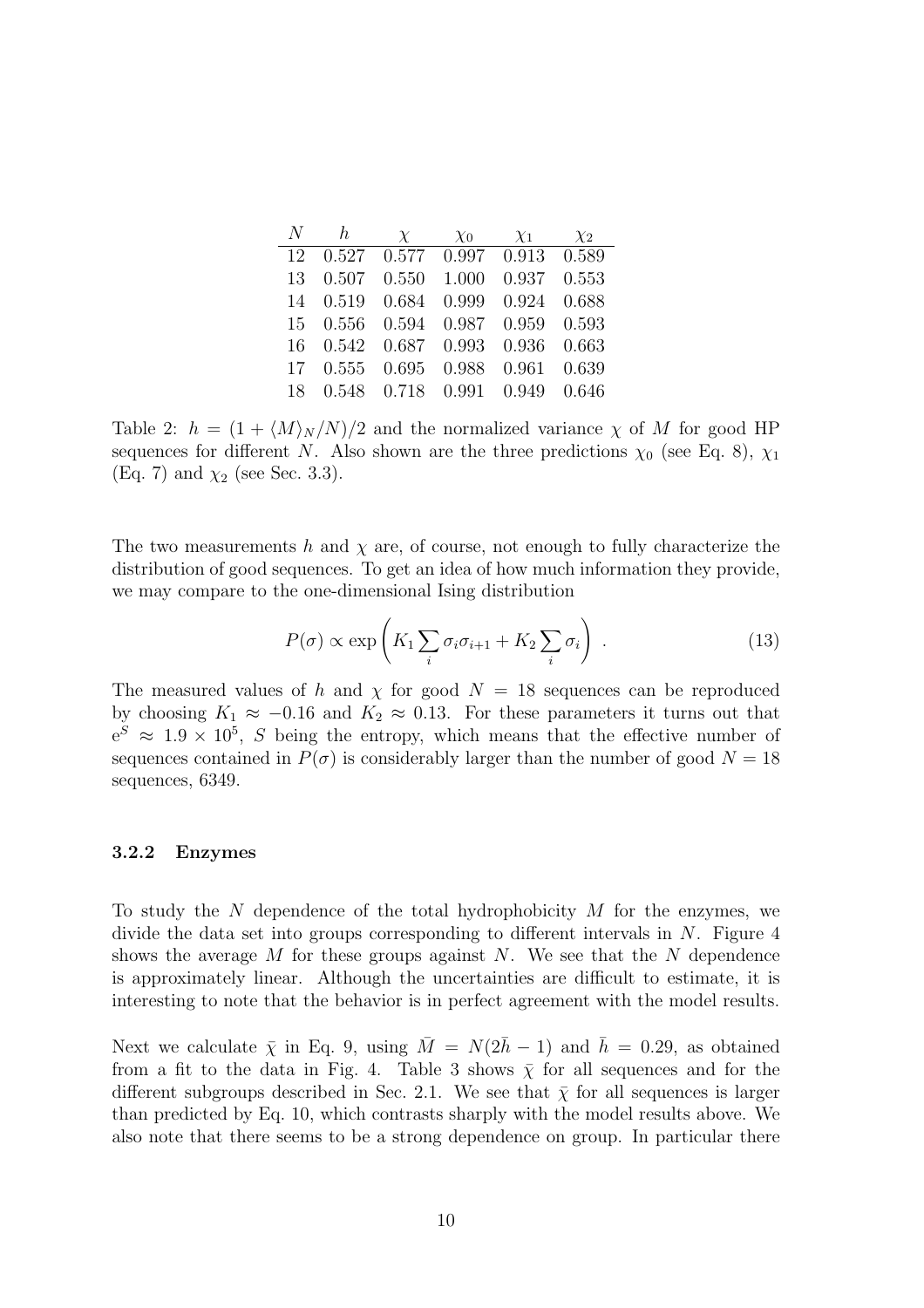

Figure 4: Total hydrophobicity  $M$  against  $N$  for the enzymes. The data points are averages over intervals of length 30 in N. The straight line is a least-square fit.

|                 | Type of chain No. sequences |                      | $\chi_0$ |
|-----------------|-----------------------------|----------------------|----------|
| All chains      | 173                         | $1.50 \pm 0.27$ 0.82 |          |
| Intracellular   | 127                         | $0.82 \pm 0.13$ 0.83 |          |
| Extracellular   | 46                          | $2.92 \pm 1.15$ 0.78 |          |
| Mainly $\alpha$ | 23                          | $1.45 \pm 0.25$ 0.81 |          |
| Mainly $\beta$  | 39                          | $1.63 \pm 0.34$ 0.77 |          |
| $\alpha\beta$   | 108                         | $0.85 \pm 0.14$      | 0.83     |

Table 3: Analysis of the fluctuations in M for the enzymes. The quantities  $\bar{\chi}$  and  $\bar{\chi}_0$ are defined by Eqs. 9 and 10, respectively.

appears to be a big difference between intra- and extracellular enzymes. However, it must be stressed that the uncertainties are large. Improved statistics are definitely needed in order to draw any firm conclusion about the different groups and possible deviations from the model results.

### 3.3 Comments

Our study of HP sequences has been focused on structure-independent properties. The question of how sequences that share the same (unique) native structure are related has recently been examined using similar models (Li et al., 1996; Bornberg-Bauer, 1997; Bornberg-Bauer and Chan, 1999). From these studies, a simple picture seems to emerge for structures that are highly designable. For high- $N_r$  structures  $(N_r)$ is the number of sequences that fold to the structure  $r$ ), it has been found that the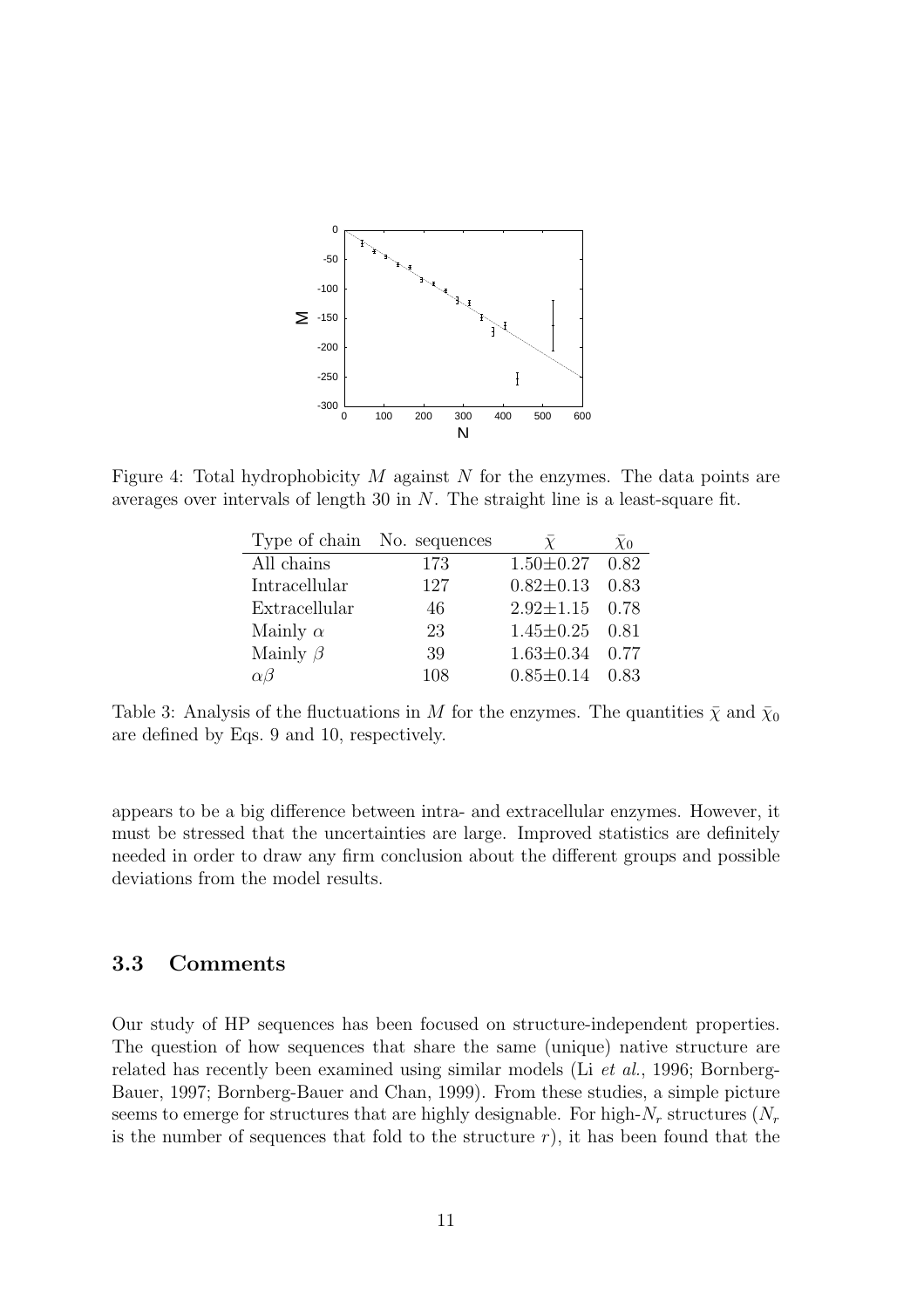

Figure 5: (a)  $e^{S}/N_r$ ,  $N_r$  and (b)  $\Delta \chi^{(r)}$ ,  $N_r$  scatter plots for the 1475 designable  $N = 18$  structures in the HP model. The shape of the plot symbol indicates whether the sequences form a neutral net  $(+)$  or not  $(\diamond)$ .

sequences tend to form a single cluster connected by one-point mutations, called a "neutral net" (Bornberg-Bauer, 1997), and that structure-preserving mutations tend to be largely independent (Li et al., 1996). The latter property was observed in a model with compact structures only. We checked that it holds in the present model too, which is illustrated in Fig. 5. From this figure it can be seen that the quantities  $e^{S}/N_r$  and  $|\Delta \chi^{(r)}|$ , as defined in Sec. 2.3, indeed tend to be small for high  $N_r$ . Also indicated in this figure is whether or not the sequences form a neutral net, results first obtained by Bornberg-Bauer (1997).

The fact that structure-preserving mutations are largely independent for high  $N_r$ does not contradict our previous results. To verify this, we calculated  $\chi$  from the known hydrophobicity profiles  $\{h_i^{(r)}\}$  under the assumption that the  $\sigma_i$  values are independent for each structure. The value obtained this way,  $\chi_2$ , can be found in Table 2 above, and is indeed a relatively good approximation to the observed  $\chi$ .

Admittedly, the model used in this study is crude. In particular, Buchler and Goldstein (1999, 2000) have recently argued, based on a study of compact lattice chains, that the use of a two-letter alphabet leads to designability artifacts, which disappear with increasing alphabet size. Let us stress, therefore, that the analyses discussed in this paper can be tested on real proteins in a direct manner. Let us also comment on the stability of our results. First, we note that the dependence on chain length N is weak. This was explicitly shown for  $\chi$ , and is true for  $\psi^{(s)}$  too, although our discussion focused on one system size in this case. Second, we note that our results are in nice agreement with those obtained earlier using a simple hydrophobic/polar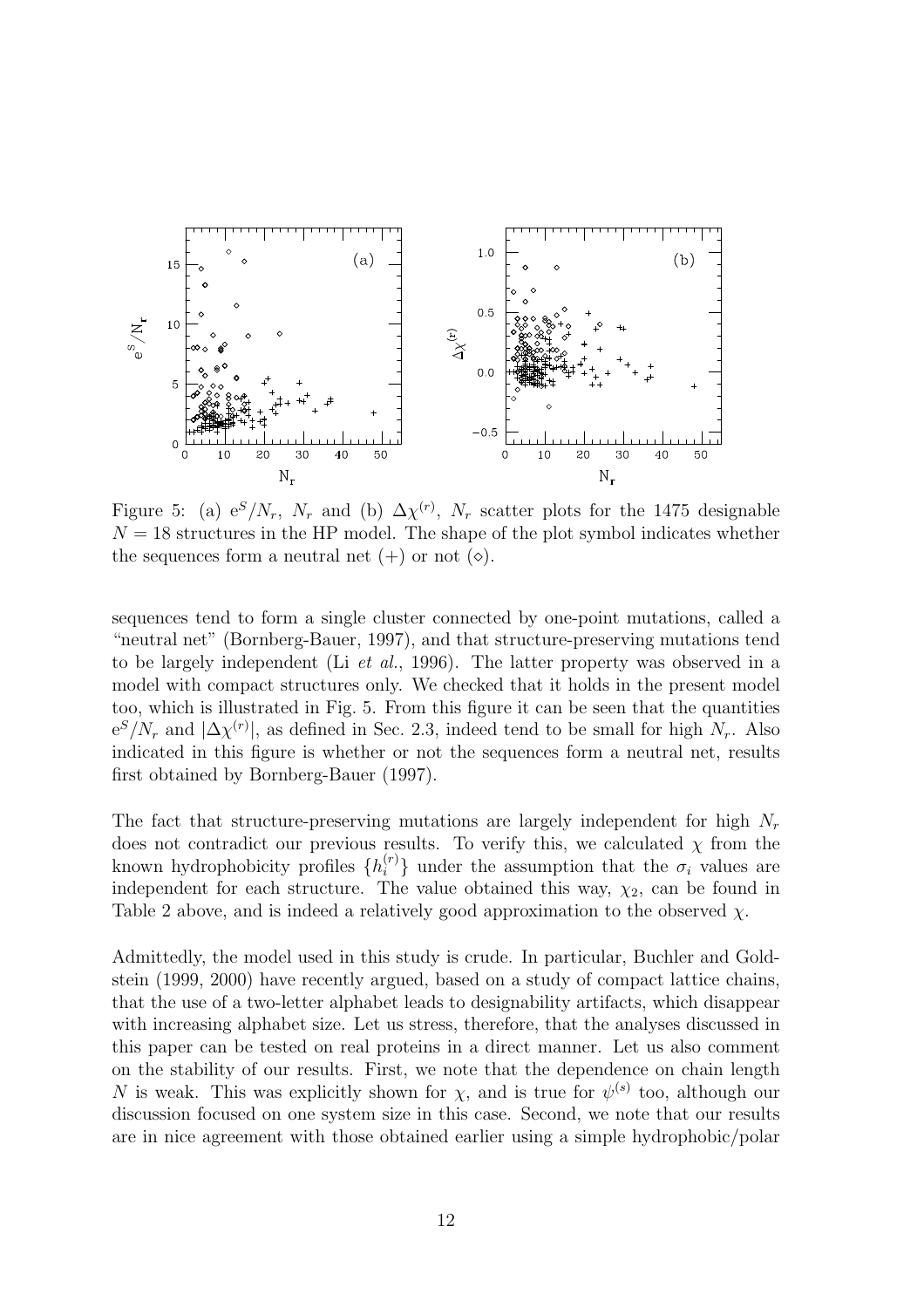off-lattice model (Irbäck et al., 1997). To further explore the model dependence of our results, we also did calculations for a "solvation-like" two-letter model discussed by Ejtehadi et al. (1998a,b) and by Buchler and Goldstein (1999, 2000). This model differs from the HP model in that the interaction strength is additive  $\epsilon(H,H) = -2\epsilon$ ,  $\epsilon(H,P) = -\epsilon$  and  $\epsilon(P,P) = 0$ , which means that the total energy can be expressed as a simple sum of monomer contributions. Buchler and Goldstein argued that HP-like models, unlike pair-contact models with larger alphabets, tend to have solvationlike designability properties. It is therefore interesting to note that when analyzing sequences with unique ground states in the solvation-like model defined above, we obtained results qualitatively different from those for the HP model. More precisely, it turns out that the block fluctuations are significantly larger, close to random, for the solvation-like model.

# 4 Summary and Discussion

Hydrophobicity plays a key role in the formation of protein structures, which makes it of utmost interest to understand the statistical distribution of hydrophobicity along the chains. In this paper we have analyzed hydrophobic/polar sequences in the two-dimensional HP lattice model. Whenever statistically feasible, the analogous calculations were performed for a set of real enzymes, too. Our main findings are as follows.

- Both model sequences and enzymes show mean-square block fluctuations  $\psi^{(s)}$ that are smaller than for random sequences. In particular, this implies that the enzymes display the same behavior that had been found previously for general proteins with typical total hydrophobicities (Irbäck et al., 1996). The present analysis was performed without any restriction on total hydrophobicity.
- The average total hydrophobicity  $M$  varies approximately linearly with chain length N over the range of N studied, both for model sequences and enzymes. This implies, contrary to what one naively might expect, that the fraction of hydrophobic amino acids does not grow with increasing  $N$ . The fluctuations in M are difficult to study for the enzymes, due to statistical uncertainties. For the model sequences it turns out that the normalized variance  $\chi$  is significantly smaller than for random sequences.

We also divided the enzymes into different groups according to their structural content, and to whether they reside in an intra- or extracellular environment. The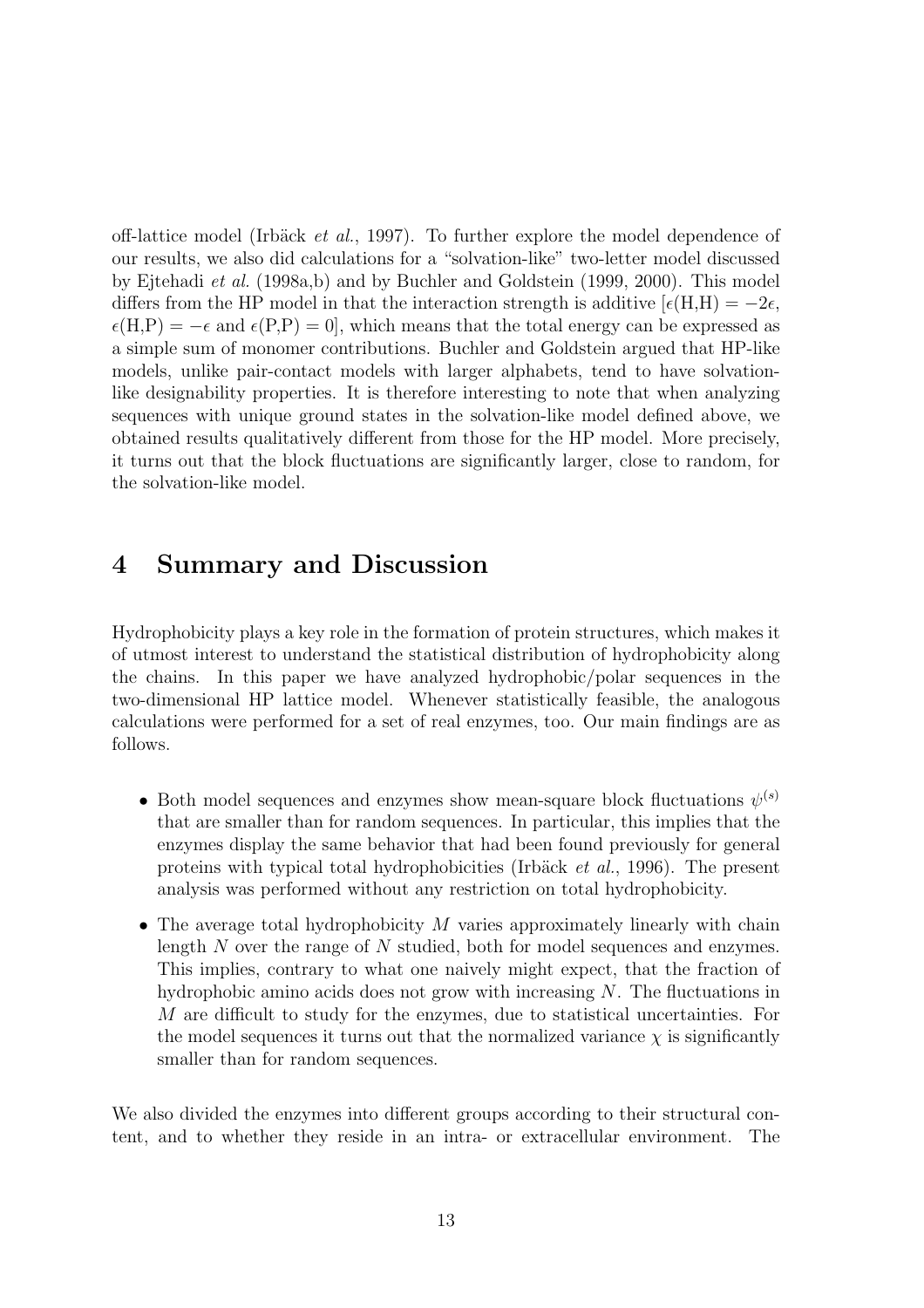fluctuations in total hydrophobicty appeared to depend on group. However, whether this dependence is significant or not is difficult to say, due to statistical uncertainties. The mean-square block fluctuations are statistcally much easier to measure, and show only a weak dependence on group. The conclusion that  $\psi^{(s)}$  is suppressed is, in particular, the same for all the different groups.

A full explanation of the suppression of  $\psi^{(s)}$  is probably hard to give. Let us note, however, that long hydrophobic or hydrophilic stretches in the amino acid sequence are likely to lead to degenerate structures, and the suppression of sequences containing such stretches should indeed tend to make  $\psi^{(s)}$  smaller.

The nonrandomness of the block fluctuations provides an indirect confirmation of the important role played by hydrophobicity in the formation of protein structures. Furthermore, it is tempting to take the similarity with the model results as an indication that the ability to form a stable structure represents a significant selective advantage in the evolution of proteins. It would be interesting to check that the behavior remains the same in more realistic models.

# Acknowledgements

This work was supported by the Swedish Foundation for Strategic Research.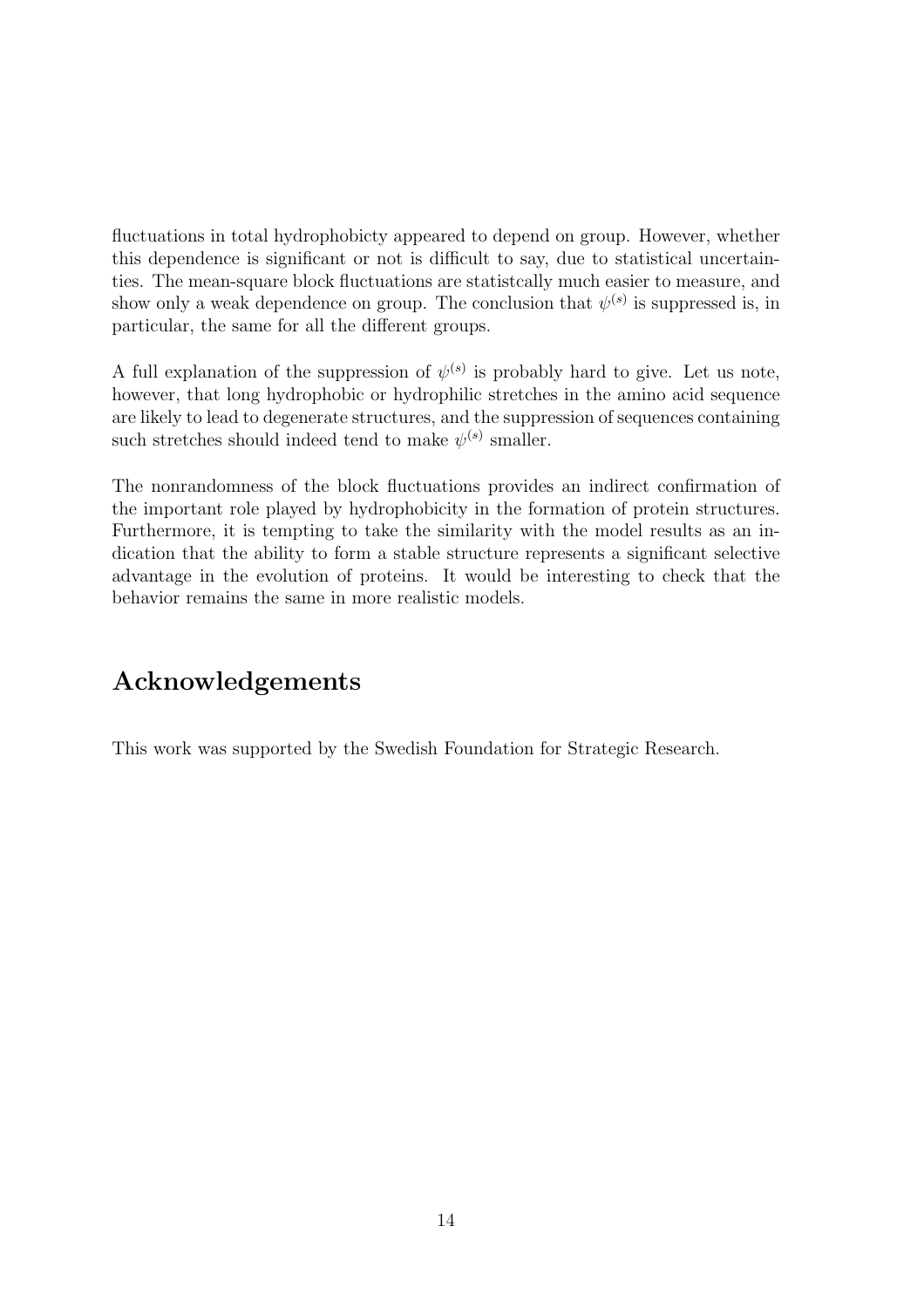# References

Bastolla, U., H.E. Roman and M. Vendruscolo. 1999. Neutral Evolution of Model Proteins: Diffusion in Sequence Space and Overdispersion. J. Theor. Biol. 200:49– 64.

Bornberg-Bauer, E. 1997. How Are Model Protein Structures Distributed in Sequence Space? Biophys. J. 73:2393–2403.

Bornberg-Bauer, E and H.S. Chan. 1999. Modeling Evolutionary Landscapes: Mutational Stability, Topology and Superfunnels in Sequence Space. Proc. Natl. Acad. Sci. USA. 96:10689–10694.

Broglia, R.A., G. Tiana, H.E. Roman, E. Vigezzi and E. Shakhnovich. 1999. Stability of Designed Proteins against Mutations. Phys. Rev. Lett. 82:4727–4730.

Bryngelson, J.D., J.N. Onuchic, N.D. Socci and P.G. Wolynes. 1995. Funnels, Pathways, and the Energy Landscape of Protein Folding: A Synthesis. Proteins: Struct. Funct. Genet. 21:167–195.

Buchler, N.E.G. and R.A. Goldstein. 1999. Effect of Alphabet Size and Foldability Requirements on Protein Structure Designability. Proteins: Struct. Funct. Genet. 34:113–124.

Buchler, N.E.G. and R.A. Goldstein. 2000. Surveying Determinants of Protein Structure Designability Across Different Energy Models and Amino-Acid Alphabets: A Consensus. J. Chem. Phys. 112:2533–2547.

Chan, H.S. and K.A. Dill. 1994. Transition States and Folding Dynamics of Proteins and Heteropolymers. J. Chem. Phys. 100:9238–9257.

Creighton, T.E. 1993. Proteins: Their Structure and Molecular Properties. Freeman, New York.

Dill, K.A., S. Bromberg, K. Yue, K.M. Fiebig, D.P. Yee, P.D. Thomas and H.S. Chan. 1995. Principles of Protein Folding — A Perspective from Simple Exact Models. Protein Sci. 4:561–602.

Ejtehadi, M.R., N. Hamedani, H. Seyed-Allaei, V. Shahrezaei and M. Yahyanejad. 1998a. Stability of Preferable Structures for a Hydrophobic-Polar Model of Protein Folding. Phys. Rev. E. 57:3298–3301.

Ejtehadi, M.R., N. Hamedani, H. Seyed-Allaei, V. Shahrezaei and M. Yahyanejad. 1998b. Highly Designable Protein Structures and Inter-Monomer Interactions. J. Phys. A. 31:6141–6155.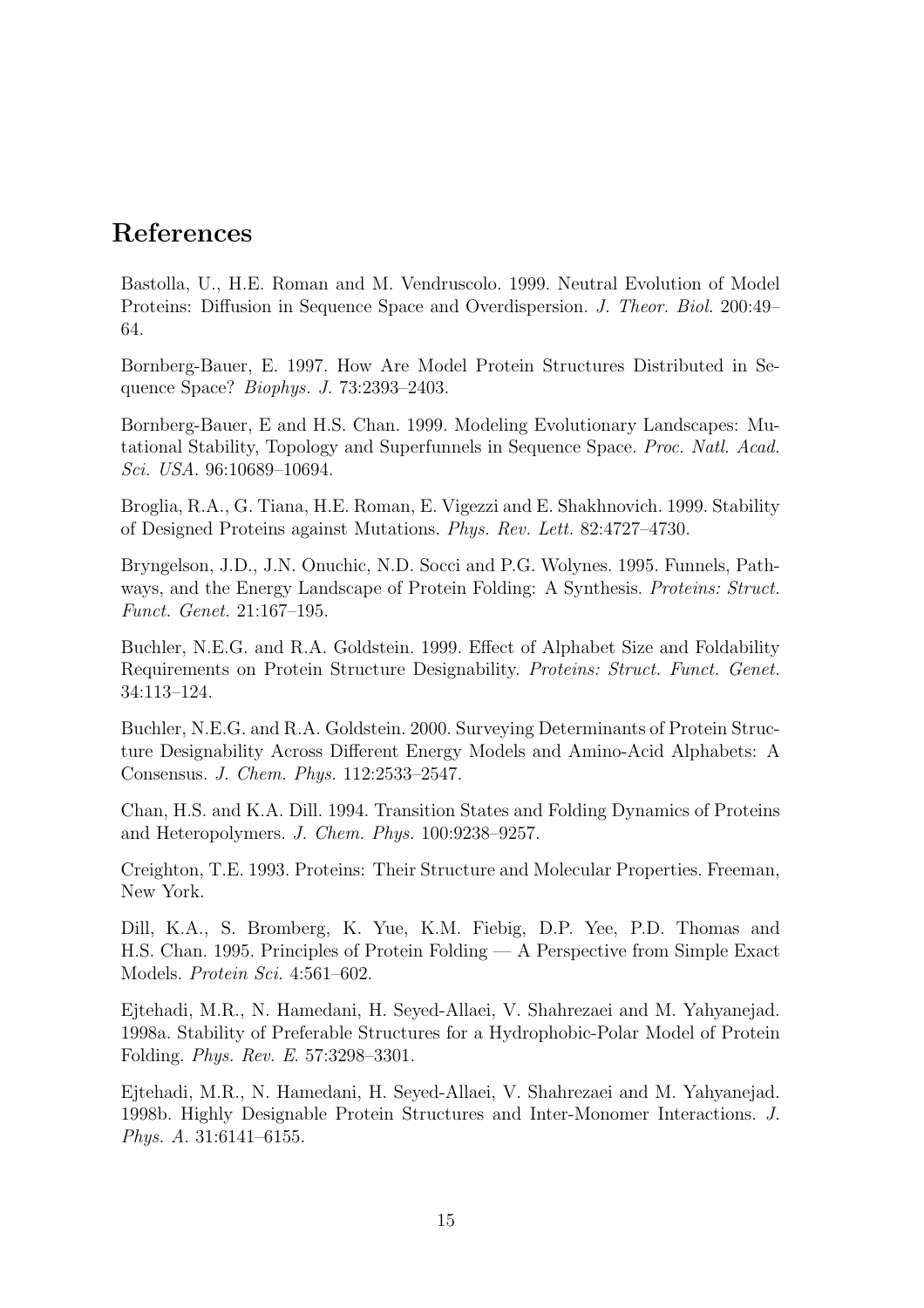Govindarajan, S. and R.A. Goldstein. 1997a. Evolution of Model Proteins on a Foldability Landscape. Proteins: Struct. Funct. Genet. 29:461–466.

Govindarajan, S. and R.A. Goldstein. 1997b. The Foldability Landscape of Model Proteins. Biopolymers. 42:427–438.

Irbäck, A., C. Peterson and F. Potthast. 1996. Evidence for Nonrandom Hydrophobicity Structures in Protein Chains. Proc. Natl. Acad. Sci. USA. 93:9533–9538.

Irbäck, A., C. Peterson and F. Potthast. 1997. Identification of Amino Acid Sequences with Good Folding Properties in an Off-Lattice Model. Phys. Rev. E. 55:860–867.

Irbäck, A. and E. Sandelin. 1998. Local Interactions and Protein Folding: A Model Study on the Square and Triangular Lattices. J. Chem. Phys. 108:2245–2250.

Khokhlov, A.R. and P.G. Khalatur. 1998. Protein-like Copolymers: Computer Simulation. Physica A. 249:253–261.

Khokhlov, A.R. and P.G. Khalatur. 1999. Conformation-Dependent Sequence Design (Engineering) of AB Copolymers. Phys. Rev. Lett. 82:3456–3459.

Klimov, D.K. and D. Thirumalai. 1998. Linking Rates of Folding in Lattice Models of Proteins with Underlying Thermodynamic Characteristics. J. Chem. Phys. 109:4119–4125.

Lau, K.F. and K.A. Dill. 1989. A Lattice Statistical Model for the Conformational and Sequence Spaces of Proteins. Macromolecules. 22:3986–3997.

Li, H., R. Helling, C. Tang and N. Wingreen. 1996. Emergence of Preferred Structures in a Simple Model of Protein Folding. Science. 273:666–669.

Martin, A.C.R., C.A. Orengo, E.G. Hutchinson, S. Jones, M. Karamirantzou, R.A. Laskowski, J.B.O. Mitchell, C. Taroni and J.M. Thornton. 1998. Protein folds and function. Structure. 6:875–884.

Nymeyer, H., A.E. García and J.N. Onuchic. 1998. Folding Funnels and Frustration in Off-Lattice Minimalist Protein Landscapes. Proc. Natl. Acad. Sci. USA. 95:5921– 5928.

Orengo, C.A., A.D. Michie, S. Jones, D.T. Jones, M.B. Swindells and J.M. Thornton. 1997. CATH — A Hierarchic Classification of Protein Domain Structures. Structure. 5:1093–1108.